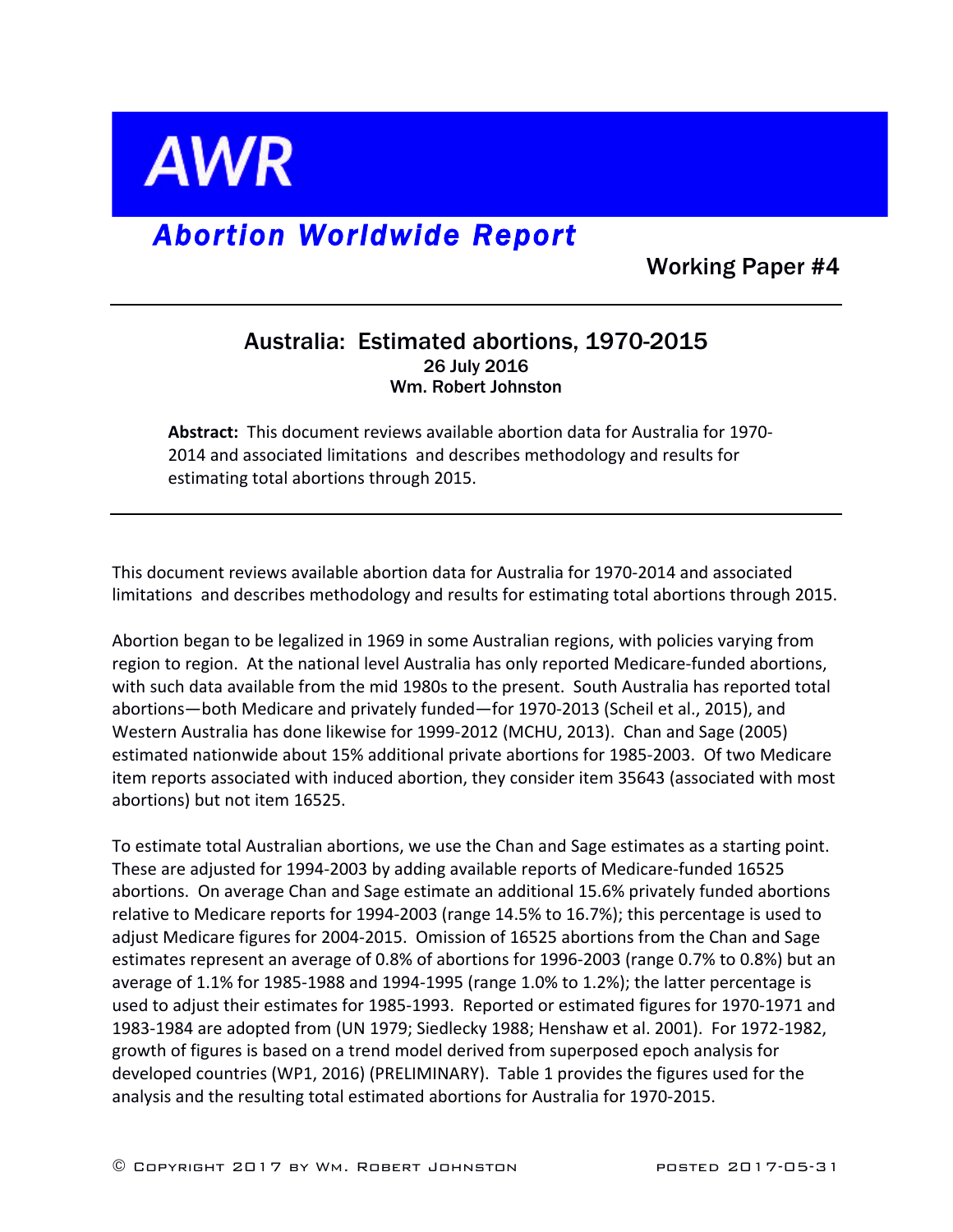## Table 1. Australia, reported or estimated abortions from various sources and final estimates, **1970-2014**

| year | Australia,<br>reported<br>Medicare<br>abortions, items<br>$35643 + 16525$ | Australia,<br>reported<br>Medicare<br>abortions, item<br>35643 | Australia,<br>estimated<br>total<br>abortions<br>(CS2005) | Australia, total<br>abortions<br>(various<br>sources) | South Australia,<br>reported<br>abortions<br>Medicare and<br>private | Australia,<br>estimated total<br>abortions (this<br>analysis) |
|------|---------------------------------------------------------------------------|----------------------------------------------------------------|-----------------------------------------------------------|-------------------------------------------------------|----------------------------------------------------------------------|---------------------------------------------------------------|
| 1970 |                                                                           |                                                                |                                                           |                                                       | 1,440                                                                | 1,440                                                         |
| 1971 |                                                                           |                                                                |                                                           | 2,519                                                 | 2,409                                                                | 2,519                                                         |
| 1972 |                                                                           |                                                                |                                                           |                                                       | 2,692                                                                | 4,200                                                         |
| 1973 |                                                                           |                                                                |                                                           |                                                       | 2,847                                                                | 5,800                                                         |
| 1974 |                                                                           |                                                                |                                                           |                                                       | 2,867                                                                | 7,400                                                         |
| 1975 |                                                                           |                                                                |                                                           |                                                       | 3,000                                                                | 9,100                                                         |
| 1976 |                                                                           |                                                                |                                                           |                                                       | 3,289                                                                | 12,100                                                        |
| 1977 |                                                                           |                                                                |                                                           |                                                       | 3,494                                                                | 15,200                                                        |
| 1978 |                                                                           |                                                                |                                                           |                                                       | 3,895                                                                | 18,200                                                        |
| 1979 |                                                                           |                                                                |                                                           |                                                       | 3,880                                                                | 23,800                                                        |
| 1980 |                                                                           |                                                                |                                                           |                                                       | 4,081                                                                | 29,400                                                        |
| 1981 |                                                                           |                                                                |                                                           |                                                       | 4,096                                                                | 35,000                                                        |
| 1982 |                                                                           |                                                                |                                                           |                                                       | 4,061                                                                | 40,600                                                        |
| 1983 |                                                                           |                                                                |                                                           | 46,500                                                | 4,036                                                                | 46,500                                                        |
| 1984 |                                                                           |                                                                |                                                           | 54,600                                                | 4,091                                                                | 54,600                                                        |
| 1985 |                                                                           | 56,371                                                         | 65,240                                                    | 57,000                                                | 4,079                                                                | 66,000                                                        |
| 1986 |                                                                           | 59,876                                                         | 69,296                                                    | 60,500                                                | 4,327                                                                | 70,100                                                        |
| 1987 |                                                                           | 60,271                                                         | 69,752                                                    | 61,000                                                | 4,229                                                                | 70,500                                                        |
| 1988 |                                                                           | 62,420                                                         | 72,240                                                    | 63,200                                                | 4,263                                                                | 73,000                                                        |
| 1989 |                                                                           | 66,414                                                         | 76,862                                                    |                                                       | 4,342                                                                | 77,700                                                        |
| 1990 |                                                                           | 69,223                                                         | 80,113                                                    |                                                       | 4,463                                                                | 81,000                                                        |
| 1991 |                                                                           | 70,361                                                         | 81,430                                                    |                                                       | 4,696                                                                | 82,300                                                        |
| 1992 |                                                                           | 73,448                                                         | 85,003                                                    |                                                       | 4,717                                                                | 85,900                                                        |
| 1993 |                                                                           | 74,395                                                         | 85,153                                                    |                                                       | 4,959                                                                | 86,100                                                        |
| 1994 | 77,627                                                                    | 76,691                                                         | 87,965                                                    |                                                       | 5,140                                                                | 88,900                                                        |
| 1995 | 78,237                                                                    | 77,218                                                         | 90,182                                                    |                                                       | 5,475                                                                | 91,200                                                        |
| 1996 | 78,072                                                                    | 77,375                                                         | 89,076                                                    |                                                       | 5,545                                                                | 89,800                                                        |
| 1997 | 76,216                                                                    | 75,569                                                         | 87,497                                                    |                                                       | 5,609                                                                | 88,100                                                        |
| 1998 | 75,788                                                                    | 75,183                                                         | 86,862                                                    |                                                       | 5,488                                                                | 87,500                                                        |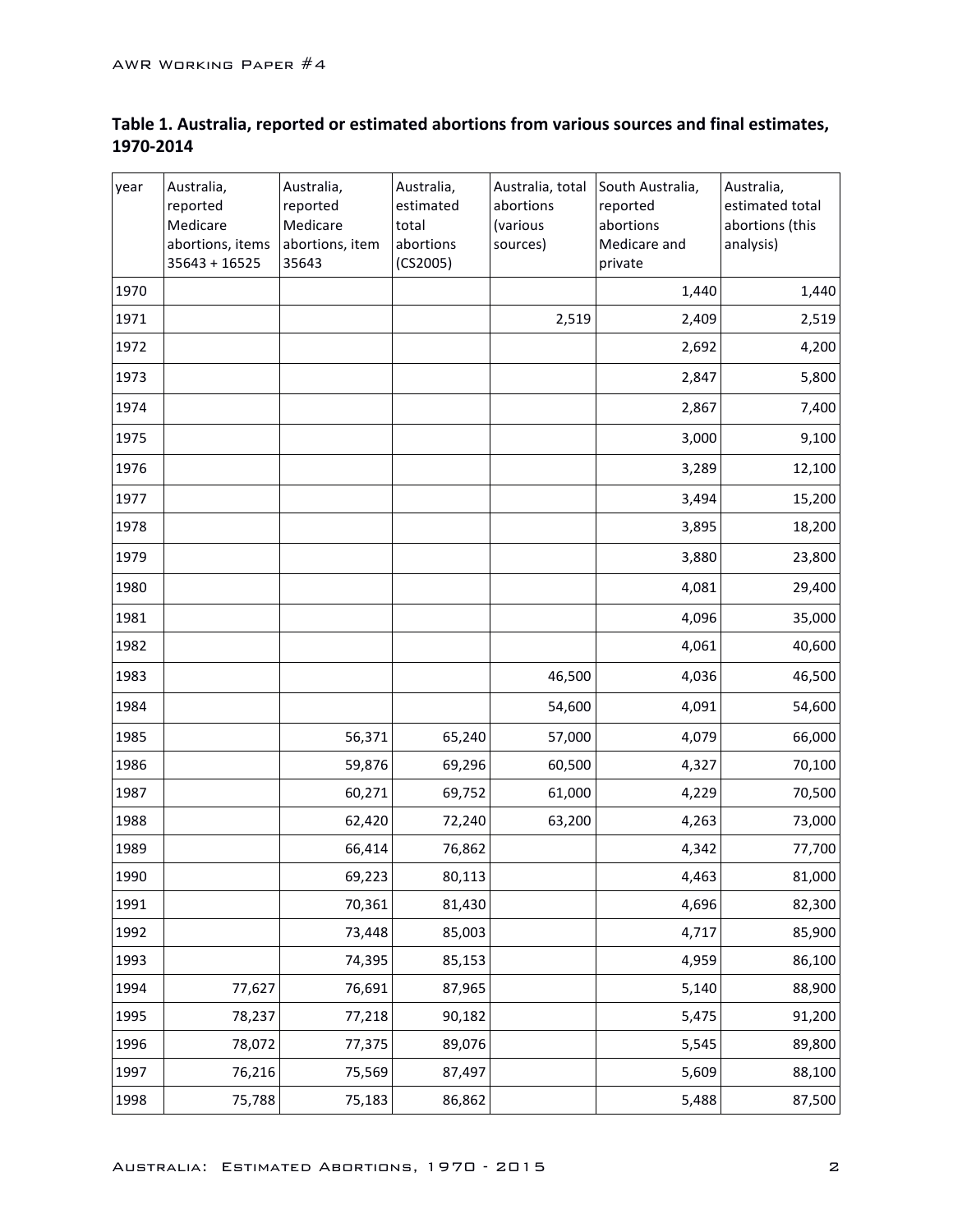| 1999 | 74,001 | 73,392 | 85,731 | 5,679 | 86,300 |
|------|--------|--------|--------|-------|--------|
| 2000 | 75,543 | 74,888 | 86,931 | 5,580 | 87,600 |
| 2001 | 77,046 | 76,332 | 88,306 | 5,579 | 89,000 |
| 2002 | 75,906 | 75,282 | 86,552 | 5,467 | 87,200 |
| 2003 | 73,623 | 72,967 | 84,460 | 5,216 | 85,100 |
| 2004 | 72,897 |        |        | 4,931 | 84,300 |
| 2005 | 70,153 |        |        | 4,715 | 81,100 |
| 2006 | 72,550 |        |        | 4,889 | 83,900 |
| 2007 | 72,638 |        |        | 4,885 | 84,000 |
| 2008 | 72,594 |        |        | 5,101 | 83,900 |
| 2009 | 72,300 |        |        | 5,057 | 83,600 |
| 2010 | 66,200 |        |        | 5,048 | 76,500 |
| 2011 | 62,820 |        |        | 5,010 | 72,600 |
| 2012 | 62,315 |        |        | 4,765 | 72,000 |
| 2013 | 60,532 |        |        | 4,681 | 70,000 |
| 2014 | 57,373 |        |        |       | 66,300 |
| 2015 | 54,700 |        |        |       | 63,200 |

Figure 1 shows these reported and estimated abortion series over time. South Australia abortions are also shown scaled by a factor of 10, showing the similarity of trends for that region to national trends for 1995-2013.



Figure 1. Reported and estimated abortions in Australia, 1970-2015.